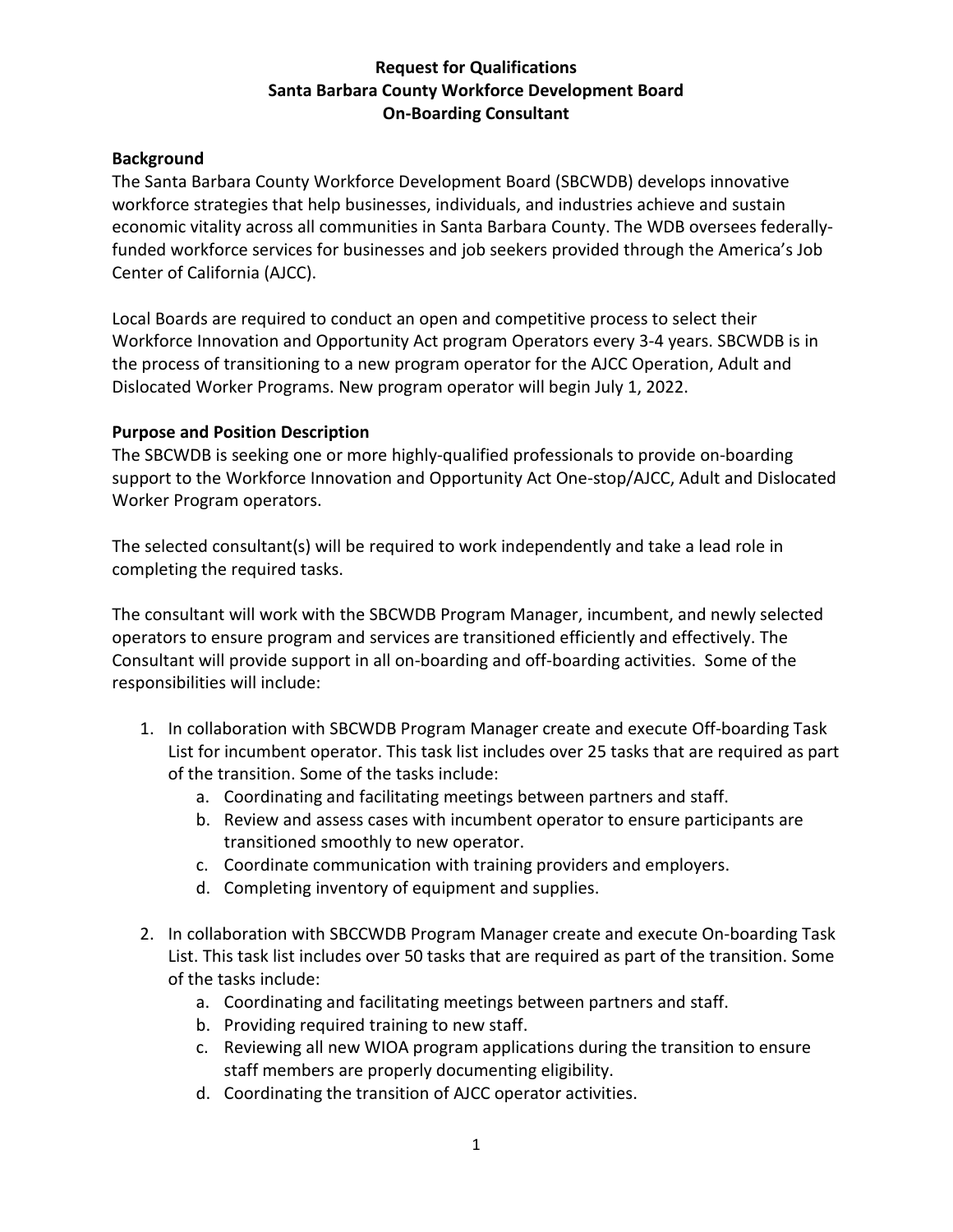- e. Ensure all policies and procedures are in place.
- 3. Review and revise all program documents including:
	- Update all the required WIOA local policies and procedures (10-20 policies).
	- Update Operational Guides. These guides provide the operators with procedures on how to effectively operate programs.
	- Present policies to the WDB Board for approval.
	- Train workforce and operators' staff on policies and procedures, in order to ensure proper implementation.
	- Update all operational documents/program documents used by program operators to ensure alignment with policies and procedures.

The selected professional must have strong workforce development background and experience in WIOA Programs.

# **Contract Term and Funding Availability**

This position is envisioned as a temporary (6 months or less) means to fill a critical requirement as expeditiously as possible. The available funding is \$50,000 which will be divided by one or more consultants.

Pay limitations: The current interpretation of DOL's Consultant Pay and Services policy reads that the consultant fee limitation is set at \$710 per day. This policy is currently under negotiation with the Employment Development Department and California Workforce Association and is subject to change through the duration of this project.

Qualifications and salary history/requirements are to be submitted via e-mail to: **Peter Sotelo** at [Psotel2@countyofsb.org](mailto:Psotel2@countyofsb.org) no later than close of business **Friday, April 8, 2022**. The e-mail subject line should read: **WIOA Program Operator, On-Boarding Consultant.** 

# **Please submit a cover letter and the following:**

- Qualifications (i.e., resume) and description of your experience and expertise in managing workforce development programs, projects, and/activities
	- o Include in your resume any examples of working with program operations at the managerial or oversight level.
	- o Include in your resume any examples of working in a multi-agency collaborative way or coordination of programs across multiple locations (cities, counties, regions).
- Weekly Availability (Monday to Friday) for in-person support or remote (please specify)
- Please indicate which of the three activities you will be interested in performing (1. Off Boarding; 2) On-boarding; 3) Policies and Procedures.
- Please mention your desired compensation (all-inclusive hourly rate).

For purposes of this Request for Qualifications, the SBCWDB will negotiate compensation and a contract amount, with the best qualified candidate.